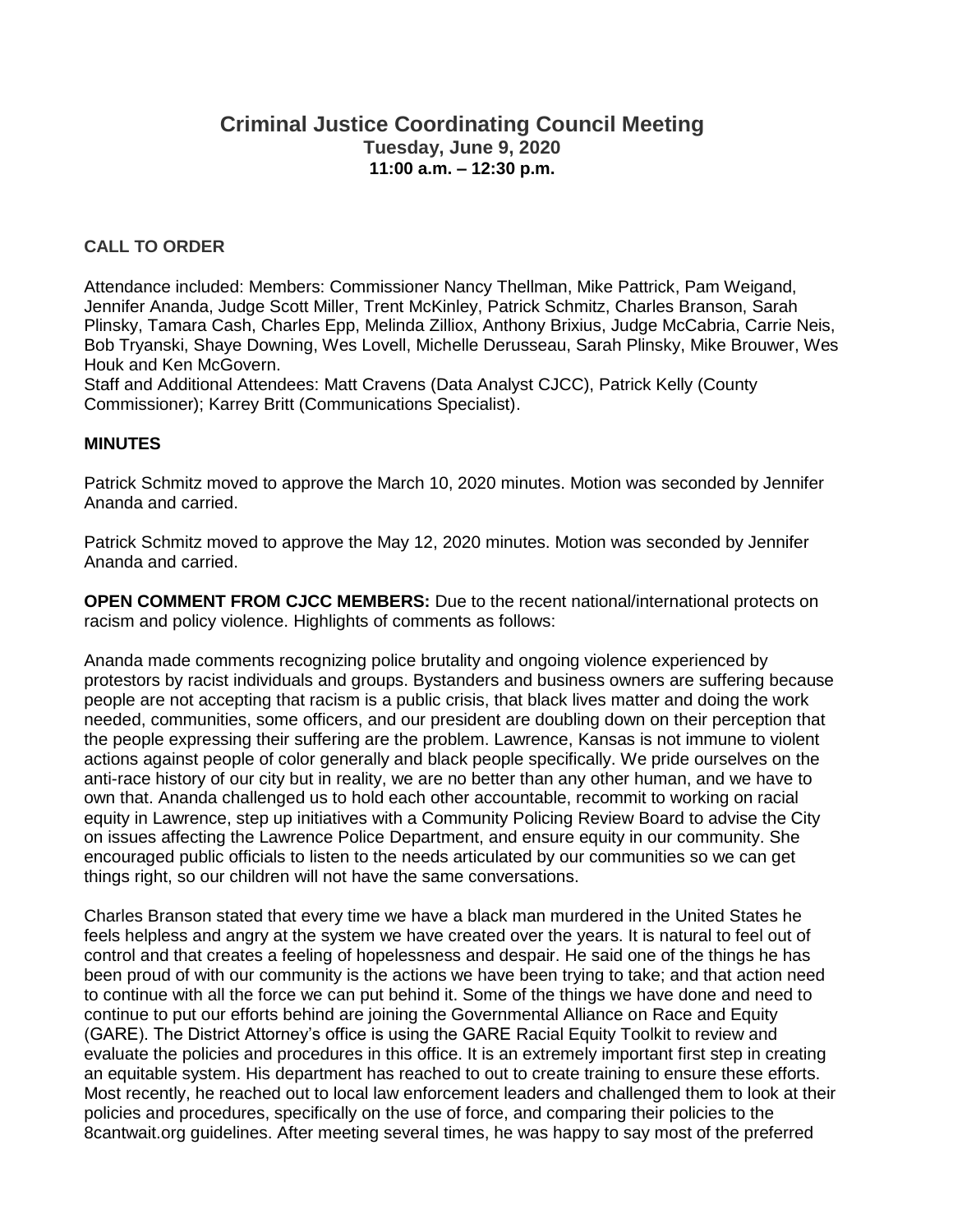procedures are being done with our law enforcement. We will continue to discuss the policies and procedures they have in place for use of force and make them more realistic for our community. There is a ton of work for the CJCC to done, but we have the drive. We need to keep our efforts up.

# **RACIAL DISPARITIES IN DOUGLAS COUNTY CRIMINAL JUSTICE** – Matt Cravens

Cravens has analyzed the racial and ethnic disparities in jail stays in Douglas County. Highlights include:

- The data reflects people in jail: 1) following arrest at the pretrial stage; then 2) people in jail following sentencing.
- The Douglas County population is 83% White; 6% Black, 4% Native American; 6% Asian and 6% Hispanic.
- In 2019, the population booked into the Douglas County jail was 77% White, 18% Black, 4% Native American, 1% Asian and 8% Hispanic.
- The May 14, 2020 jail population distribution breakdown was 71% White, 25% Black, 3% Native American, 1% Asian and 7% Hispanic.
- If you look only at the jail population that reside in Douglas County, the racial and ethnic distribution looks almost identical to the distribution of the full jail population by race and ethnicity.
- On any given day, about 1/3 of the jail population lives outside of Douglas County.
- The booking population is different from the standing jail population. In 2019, about 70% of the people were booked and released from jail within 72 hours (which constitutes several thousand). Of the standing population, 75% are staying up to 220 days.
- Douglas County's jail booking rates havedeclined for most racial groups from 2017 to 2019 though the racial disparities between the groupshas not significantly changed. The black booking rate is 3.1 times larger than the white booking rate; the Hispanic rate is 1.3 times larger than the white booking rate.
- The black jail incarceration rate in Douglas County is about 4.7 times larger than the white rate. Nationally, in 2018, the black jail incarceration rate was about 3.2 times higher than the white rate. Douglas County's ratio of black to white jail incarceration rate is higher than the national average.
- Douglas County's overall jail incarceration rate is lower than the national average, based on 2018 studies. It is possible for a county to have lower than average incarcerations rates and still have racial disparity issues. Findings conclude we are incarcerating blacks at about the national average, and other races at a lower rate.
- Minority incarceration rates are higher than booking rates largely because black inmates stay longer in jail than white inmates, which partly has to do with the seriousness of the charges people are booked into jail on.
- Among sentenced inmates in the jail, black and Native American inmates stayed longer than white inmates in 2019. The average jail stay among pretrial inmates show black inmates staying about 2.5 days longer than white inmates do.
- After controlling for many different variables (gender, age, charges, classification, court jurisdiction, case type etc.), a model can predict the typical jail stay differences between white, black, Hispanic and Native American inmates. The results reveal that black inmates stay an average of 22% longer than white inmates, controlling for other factors, and Native American inmates stay an average of 35% longer than white inmates, controlling for other factors. This information helps us learn where we can start to bridge the gap in disparities.
- Though most counties have racial disparities, they are not actively trying to understand them. By measuring these, Douglas County is taking the first step to correct them.
- This information validates what we all believe. The information gives us an opportunity to establish a baseline to compare as we implement training, recommendations from the contact study and other national initiatives; we have a way to measure our progress.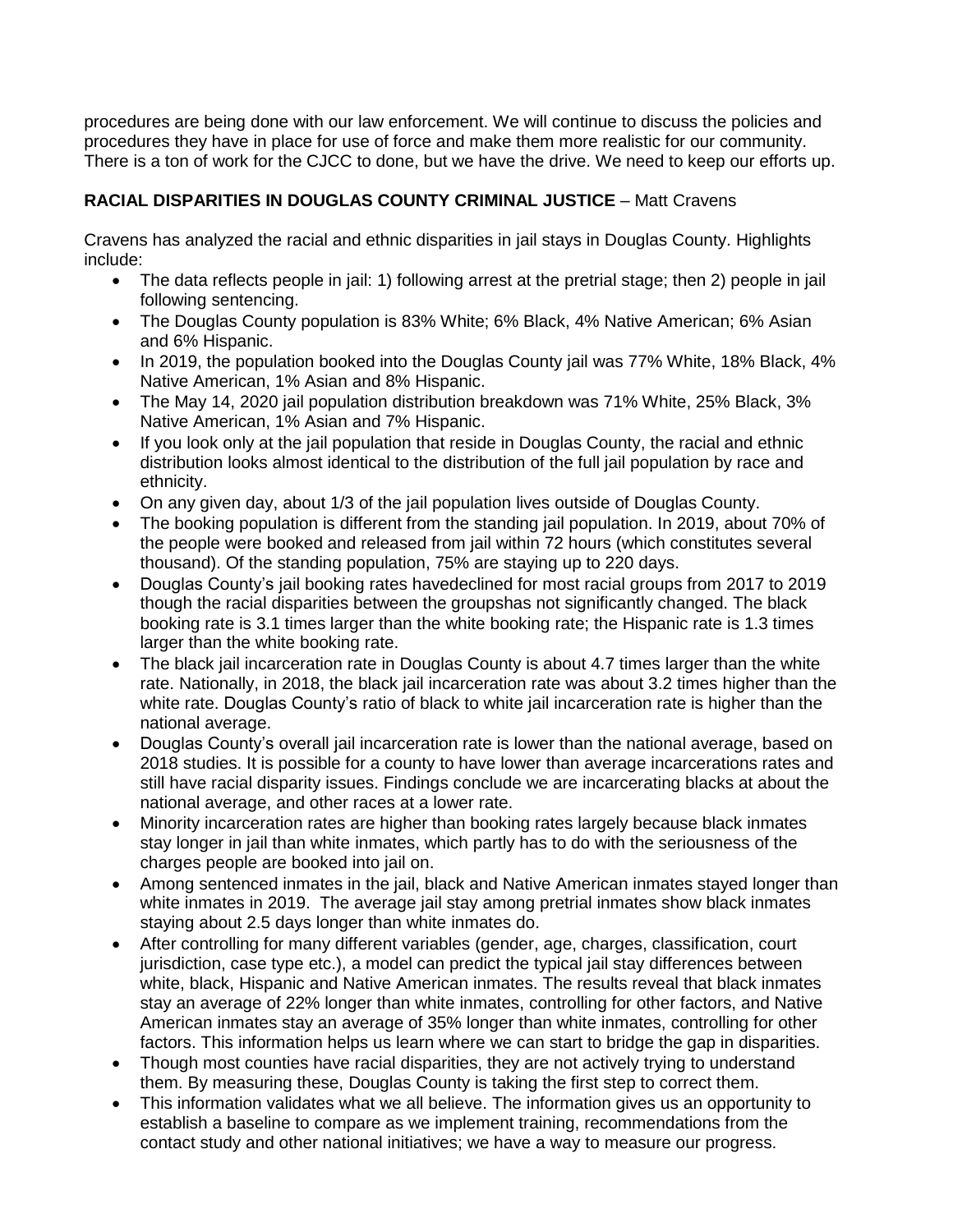## **Discussion:**

- The presentation was excellent though both troubling and compelling. We need to double our efforts to address these issues and keep working on this.
- Statistical information indicates that Asian and Hispanic inmates in Douglas County jail are staying less than white inmates for similar offenses, on average. It is not a huge difference but something to look at.
- We need to look at the economic piece that causes people to stay in jail and not to bail out. Though we do not have social status and income information, the data suggests years of education predicts strongly how long someone may stay in jail. People with less than 12 years of education are staying longer in jail. We are looking at ways to gather economic data when people are booked into the jail.
- Race identity is self-assigned by the detainee, as they are booked into jail.
- There was a suggestion to run data on the reduction of people with a Serious Mental Illness (SMI) and length of jail stays. Bookings have decreased and bookings of a person with a SMIs have increased.
- We need to look at disproportionalities information broadly such as bulk of charges, length of stay, how we criminalize homeless, and low economic status. We need a larger conversation.
- More data from more strategies and agencies will help us pinpoint why and where the disparities arise.
- Race and Ethnic Disparities Training is scheduled for August 29.

# **COVID IMPACTS ON THE JAIL AND CRIMINIAL JUSTICE PROCESSING –**

Wes Houk, Mike Brouwer and Matt Cravens provided a comparison on law enforcement stops, 911 calls, and jail bookings for 2020.

Breakdown in monthly traffic and pedestrian stops September 2019 through May 2020 for all Douglas County Law Enforcement Agencies.

- There was an eighty-five percent drop in stops or contacts from February to April, 2020.
- Law Enforcement calls through dispatch also declined from April 2019 to April 2020 with 4000 fewer calls to 911 (40%), and EMS/Fire dropped off due to the 'Stay-at-Home' order.
- All areas began climbing April to May.
- The jail bookings have dropped significantly (75%) but are consistency climbing with each opening stage.
- Lawrence was a ghost town during the "Stay-at-Home" order, all bars and restaurants were closed. People were not moving around.

Impact on jail classification: Wes Houk/Stacey Simmons

- Staff began out-processing our facility in January with screening processes.
- During the COVID challenge with housing, staff determined an observation location with a 72-hour observation period starting with the booking area. This area got full fast and expanded to the medical unit (holding all 72-hour observation) and it also filled up quickly.
- Staff moved women out of County to another facility and used the women's housing as a men's pre-classification/observation location.
- Staff then used the minimum unit to house women, brought back from out of county when the county refused to hold them any longer. There was a loss beds because the rooms were double beds and are now housing single males for observation for COVID.
- Work release has been suspended and that unit now houses 36 people in a 46-bed open bay unit. Social Distancing is a challenge.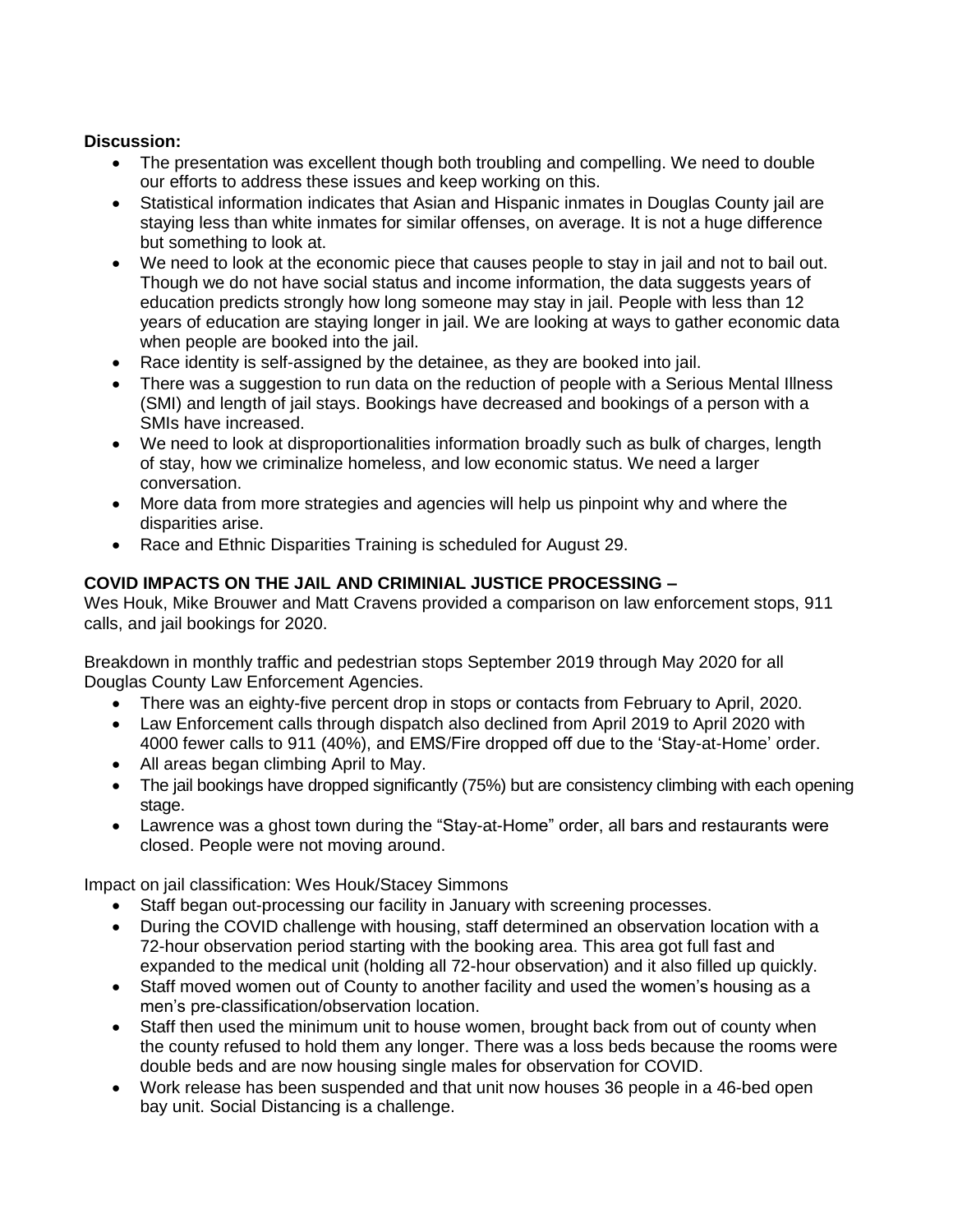- The medium classification unit averages 5-6 beds available. The maximum unit is full. This proposes challenges.
- Staff is doing everything they can to keep COVID out of our facilities.
- We have 186-bed facility but are functionally full with 150-155 people in custody.
- No jails will commit to housing our people in the future, as they are being cautious. This is a lost resource to the Sheriff's office to manage our jail population.

Observations:

- A higher percentage of April inmates were pretrial and a lower percentage were sentenced, compared with February, before the pandemic.
- The number in jail for the most serious offenses stayed about the same from February to April.
- The number in jail for the least serious offenses declined (e.g., misdemeanor theft and misdemeanor traffic).
- There were fewer in jail for DUIs.
- The number in jail for assault, battery, and domestic battery declined.
- The number in jail for drug distribution and felony drug possession declined.
- There were fewer in jail for robbery, burglary, and theft in April compared to February.

Challenges as we exceed functional capacity:

- To maintain the 72-hour observation, we will need to convert the main programs room into a housing pod.
- We will resume housing persons on the floor in the pod day room.
- The CDC recommends a 14-day quarantine.
- It is a challenge to try to predict the next six months.
- Eighteen people have been released due to COVID; 17 modified and released due to a close end of sentence, 1 furloughed due to concerns of high risk for COVID. No one has tested positive for COVID-19.
- Stay-at-Home order is ending soon.
- Courts are reopening.
- Employment is at a record high.
- Staff is predicting a spike in jail population coming as booking rates increase over the next six weeks.
- Our present jail capacity at present is not sustainable.
- The City of Lawrence Municipal Court has 20 people waiting mandatory sentences of 2-4 days; the District Attorney's office has 50 people waiting to be charged.
- Staff anticipates a spike in jail numbers in June and July.
- This information will be provided at a Work Session at tomorrow's Board of County Commission (BOCC) meeting.

## **Comments:**

- Other communities are experiencing COVID outbreaks in communal living environments. Lansing Prison is an example.
- It is imperative that we maintain the social distancing to the remainder of the year, which could be extended.
- We need assistance from our partners to continue to manage this. It is nothing the Sheriff or BOCC can manage alone.
- The County does not arrest, hold, book or release anyone from jail. The County's responsibility is the jail.
- Our goal is to open up conversations and ask partners to advocate the work to try to reduce our jail populations immediately.